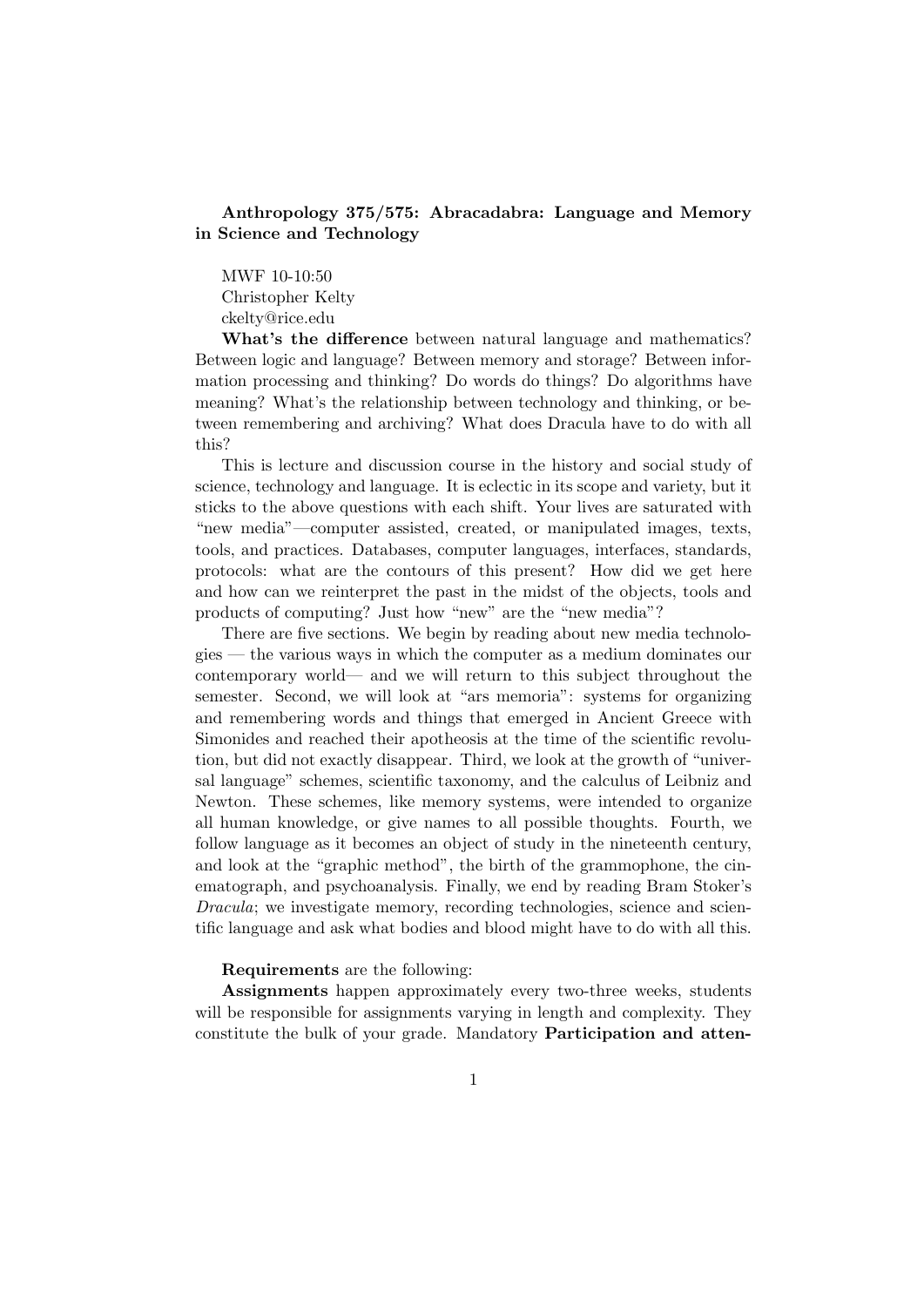dance will make up the rest.

Required Texts, available at the bookstore:

Lev Manovich, The Language of New Media, Cambridge, MA: MIT Press, 2001.

Francis Yates, The Art of Memory, Chicago: University of Chicago Press, 1966.

Umberto Eco, The Search for the Perfect Language, Oxford: Blackwell Pubs. 1995.

Bram Stoker, Dracula, New York: W.W. Norton Publishers, 1997[1897].

#### Optional:

Friedrich Kittler, Grammophone, Film, Typewriter, Palo Alto: Stanford University Press, 1999.

Also Required is an electronic reserves reader which will be prepared and available by February 1 for download from the library.

# 1 From New Media to Old

## Week 1

- Jan 14: Introduction: memory, language and technology.
- Jan 16: Lev Manovich Language of New Media, pgs 1-26.
- Jan 18: **Manovich**, pgs. 27-61

## 2 Ars Memoriae

#### Week 2

- Jan 21: MLK day, no class.
- Jan 23: Francis Yates, The Art of Memory, Chapter 1. Lecture on Ars Memoriae and the Internet. Passive and Active reading.
- Jan 25: Discussion New and Old Media, New and Old Memory.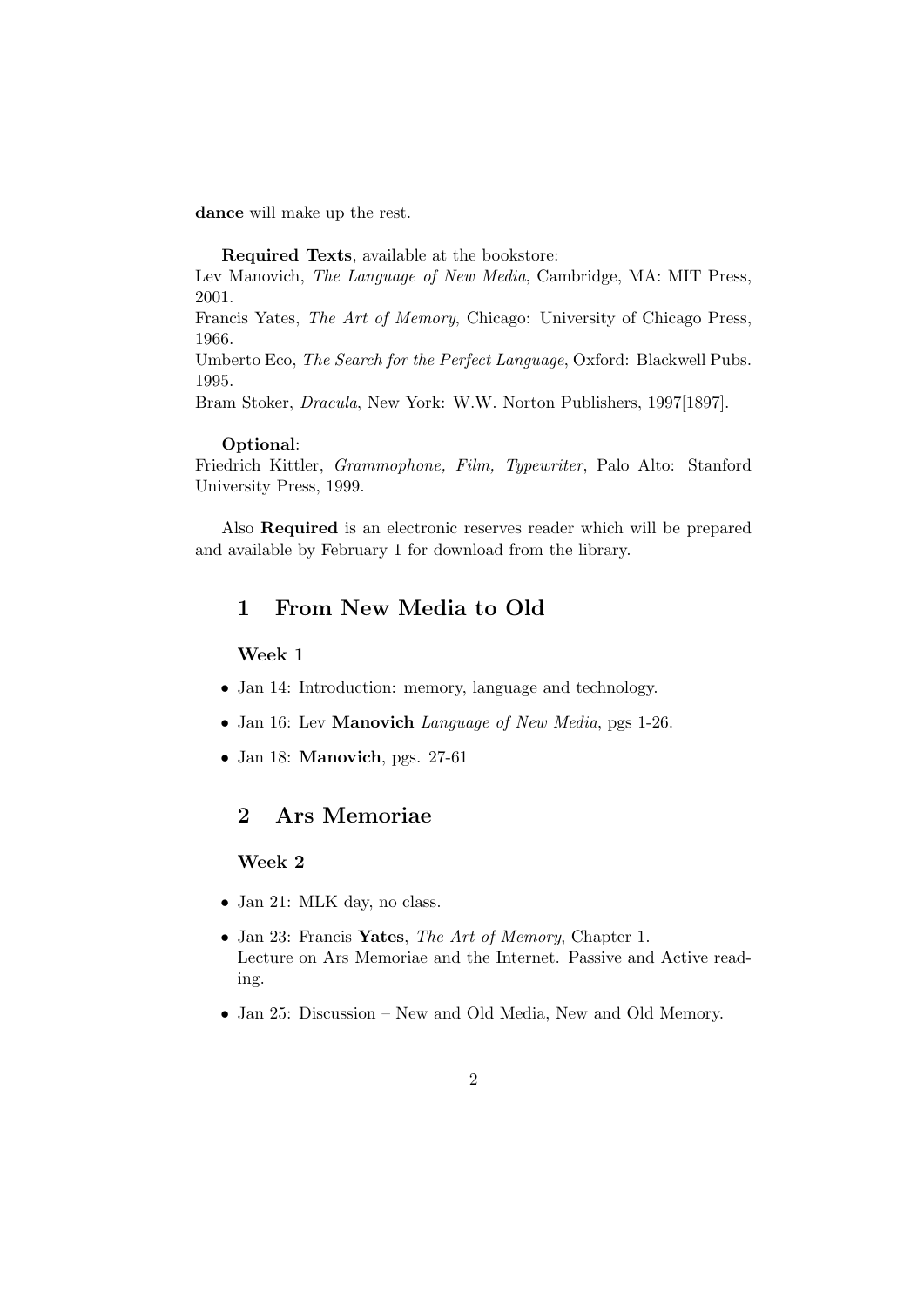## Week 3

- Jan 28: **Yates**, Chapter 5. Examples of memory systems, what were memory systems for?
- Jan 30: **Yates**, Chapter 6. A famous memory theatre. Science and Occultism, vs Public and Private Knowledge.
- Feb 01: Discussion: What do you remember?

#### Week 4

- Feb 04: Paul Saenger, The Space Between Words, Chs. 1,15. How to read aloud and the difference it makes. On the origins of literacy.
- Feb 06: Patricia Crain, The Story of A, Chapter 1. On the origin of Dick and Jane.
- Feb 08: Discussion. Literacy and printing presses, technological determinism vs. social change.

#### Week 5

- Feb 11: Yates, chs. 10 and 17. The so-called "scientific method" and others
- Feb 13: Vannevar Bush, "As We May Think," from The Atlantic Monthly, July 1945, Volume 176, No. 1; pages 101-108. At http://www.theatlantic.com/unbound/flashbks/computer/bushf.htm Science as encyclopedia, Memex and Hypertext.
- Feb 15: TBA (Discussion: Method and Data)

#### Week 6

Film screening: "Memento" Time TBA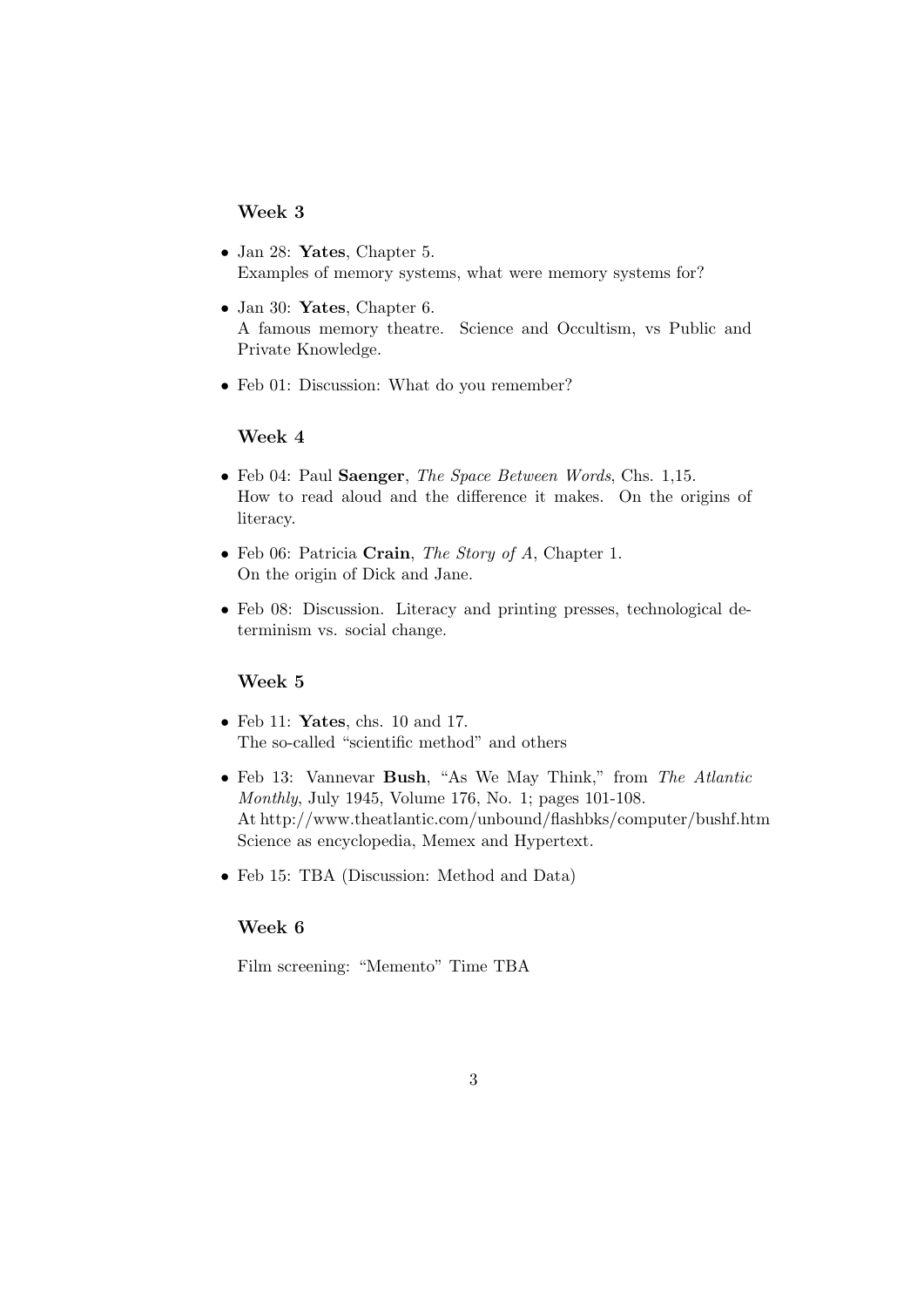- Feb 18: Jorges Luis Borges, "Funes, his memory" and "Library of Babel" A.R. Luria, Mind of a Mnemonist,pgs. 3-40. The examples of H.M., and Oliver Sacks' "Last Hippie"
- Feb 20: Discussion

# 3 Perfect Languages: from tables to algorithms

• Feb 22: Umberto Eco, The Search for the Perfect Language, Introduction, Chs. 1, 2, (ch. 5 optional). The multiplicity of languages, Adam and the animals, Plato and Cratylus, Babel, Torah, Kabbalah.

## Week 7

- Feb 25: Eco, Chapter 4. Language vs. Logic. vs Diagram. The Ars Magna of Ramon Lull as the origin of logic machines.
- Feb 27: **Yates**, Chapter 8. Lull's system as Ars memoria. Lull's purposes.
- Mar 01: Discussion

## Week 8

Mar 04-08: midterm break

## Week 9

- Mar 11: Eco, Chapter 14. From Lull to Leibniz. Logic Machines to Calculus.
- Mar 13: Mary M. Slaughter, Universal Languages and Scientific Taxonomy in the Seventeenth Century, Intro, Ch. 2. Taxonomies, The idea of order, words/things.
- Mar 15: Discussion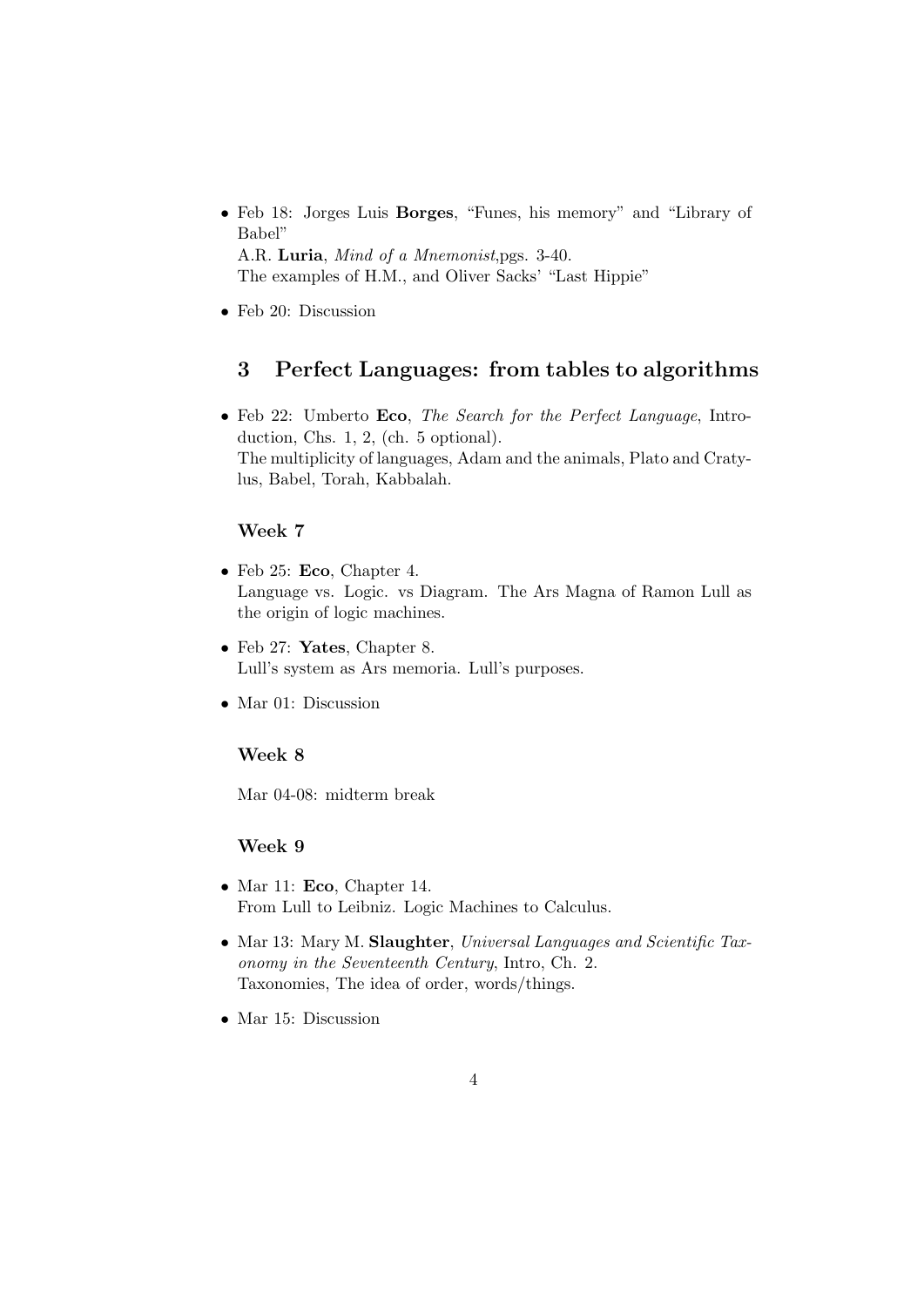## Week 10

- Mar 18: Slaughter, Ch. 5; Eco, Ch. 10. The language schemes of the 16th century.
- Mar 20: Eco, Ch. 12. Borges, "The Analytical Language of John Wilkins" Michel Foucault, The Order of Things, Chapter 1, Las Meninas. The classical idea of order.

Mar 22: Discussion

### Week 11

- Mar 25: Eco Ch. 15. Other Universal Languages
- Mar 27: Martin Davis, The Universal Computer, Ch. 7. The Turing Machine as Universal Langauge
- Mar 29: No Class (Begin reading Dracula)

# 4 From the Graphic Method to Psychoanalysis

## Week 12

- Apr 01: Robert Brain, "Standards and Semiotics"; E.J. Marey: "Introduction to the The Graphic Method." Language becomes an object of study itself
- Apr 03: Friedrich Kittler, Film, Grammophone, Film, Typewriter, pgs21-50, (which contain short texts by Jean-Marie Guyau and Rainer Maria Rilke.)
- Apr 05: Discussion

## Week 13

• Apr 08: Sigmund Freud, "The Mystic Writing Pad" and Psychopathology of Everday Life, Chs. 1, 4.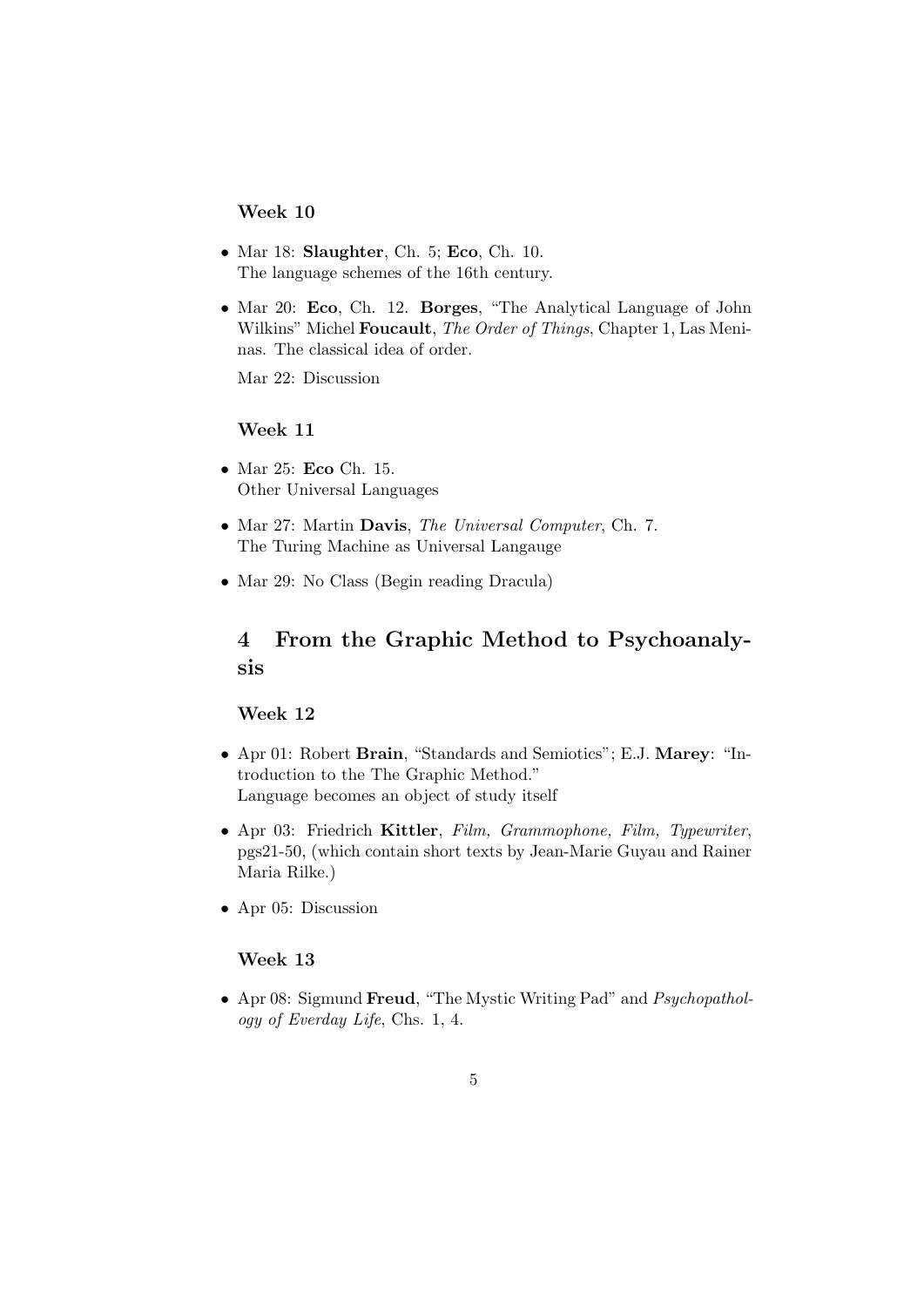# 5 Dracula

- Apr 10: Bram Stoker, Dracula, Chs 1-10.
- $\bullet\,$  Apr 12: No Class

# Week 14

- Apr 15: Stoker, Chs. 10-15
- Apr 17: Stoker, Chs. 15-17
- Apr 19: Discussion.

## Week 15

- Apr 22: Stoker, Chs. 18-23.
- Apr 24: Stoker, Chs. 24-27.
- Apr 26: Conclusion, Reprise.